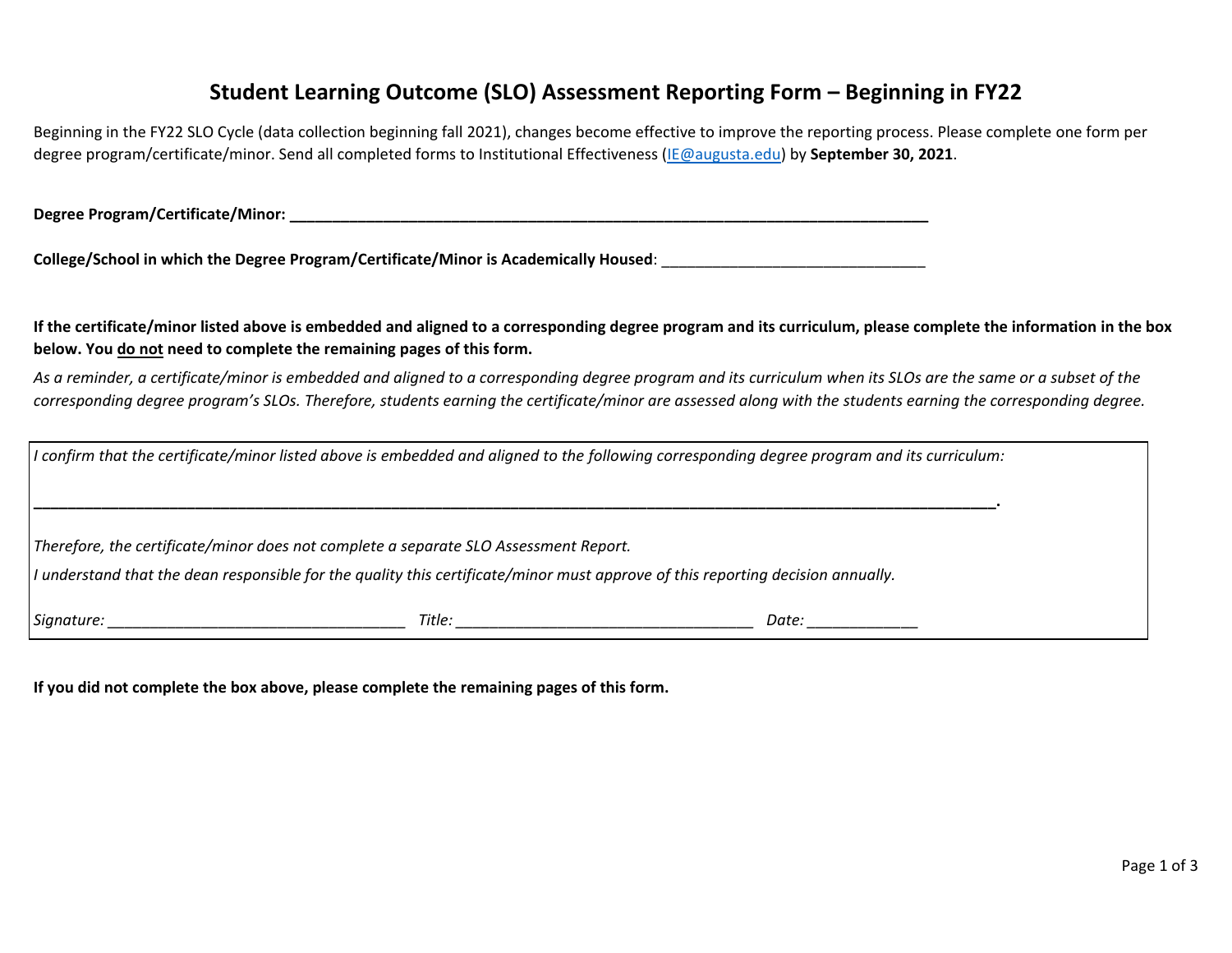## **List of SLO Statements for the Degree Program/Certificate/Minor listed on page 1 of this form:**

| (For more than 10 SLOs, please send a separate document with a complete list of the SLO statements.)                                    |                 |  |
|-----------------------------------------------------------------------------------------------------------------------------------------|-----------------|--|
| $SLO$ #1:                                                                                                                               | $SLO$ #2:       |  |
| <b>SLO #3:</b><br><u> 1989 - Johann John Stein, markin film yn y brening yn y brening yn y brening yn y brening yn y brening yn y b</u> | $SLO$ #4:       |  |
| <b>SLO #5:</b>                                                                                                                          | $SLO$ #6:       |  |
| <b>SLO #7:</b>                                                                                                                          | <b>SLO #8:</b>  |  |
| <b>SLO #9:</b>                                                                                                                          | <b>SLO #10:</b> |  |

**Selected Length of Assessment Cycle**: Please note the following:

- Academic programs will continue to report assessment data on at least three SLOs annually in the Anthology/Campus Labs reporting tool.
- Academic programs will determine a range from one to three years for its full assessment cycle, which includes the evaluation of students' performance to identify SLO Achievement Strengths, Opportunities to Improve Student Learning, and Use of Results.
- Each SLO is not required to follow the same length of time for its assessment cycle.
- Each SLO is to be assessed in a full assessment cycle at least once (not twice) within a 7-year timeframe to correspond with the Academic Program Review process.

## **Please indicate the program's length of time for its full assessment cycle by selecting one of the two options below and completing the corresponding information.**

| <b>OPTION 1: Selection of the SAME Assessment Cycle Length</b>                                           |                    |                    |                                  |                    |                                                                                                      | OPTION 2: Selection of a MIXED Assessment Cycle Length                                                                                                                                                                                                                                                                                                                   |                                                                              |                               |                    |                    |                                  |                                  |                                  |                    |                    |
|----------------------------------------------------------------------------------------------------------|--------------------|--------------------|----------------------------------|--------------------|------------------------------------------------------------------------------------------------------|--------------------------------------------------------------------------------------------------------------------------------------------------------------------------------------------------------------------------------------------------------------------------------------------------------------------------------------------------------------------------|------------------------------------------------------------------------------|-------------------------------|--------------------|--------------------|----------------------------------|----------------------------------|----------------------------------|--------------------|--------------------|
| All SLOs listed above will be assessed in a full assessment cycle every<br>3 years.<br>2 years (<br>vear |                    |                    |                                  |                    | Different SLOs will be assessed in a full assessment cycle using a range from<br>one to three years. |                                                                                                                                                                                                                                                                                                                                                                          |                                                                              |                               |                    |                    |                                  |                                  |                                  |                    |                    |
|                                                                                                          |                    |                    |                                  |                    |                                                                                                      |                                                                                                                                                                                                                                                                                                                                                                          | SLOs # will be assessed in a full assessment cycle every year.<br>$\circ$    |                               |                    |                    |                                  |                                  |                                  |                    |                    |
|                                                                                                          |                    |                    |                                  |                    |                                                                                                      |                                                                                                                                                                                                                                                                                                                                                                          | SLOs # will be assessed in a full assessment cycle every 2 years.<br>$\circ$ |                               |                    |                    |                                  |                                  |                                  |                    |                    |
|                                                                                                          |                    |                    |                                  |                    |                                                                                                      | SLOs # ______ will be assessed in a full assessment cycle every 3 years.<br>$\circ$                                                                                                                                                                                                                                                                                      |                                                                              |                               |                    |                    |                                  |                                  |                                  |                    |                    |
| Sample: SLOs follow a 3-year cycle.                                                                      |                    |                    |                                  |                    |                                                                                                      | SLOs # will alternate the reporting of a full assessment cycle,<br>$\circ$<br>reporting a full assessment every ____ years followed by a full assessment<br>every years – then repeating those cycles.<br>Sample: SLOs 1 and 2 follow a 3-year cycle, SLOs 4 and 5 follow a 2-year cycle,<br>and SLO 3 alternates between a 3-year cycle and a 2-year cycle to ensure at |                                                                              |                               |                    |                    |                                  |                                  |                                  |                    |                    |
|                                                                                                          |                    |                    |                                  |                    |                                                                                                      | least three SLOs are reported on annually.                                                                                                                                                                                                                                                                                                                               |                                                                              |                               |                    |                    |                                  |                                  |                                  |                    |                    |
| <b>Assessment</b><br>Schedule                                                                            | <b>FY22</b>        | <b>FY23</b>        | <b>FY24</b>                      | <b>FY25</b>        | <b>FY26</b>                                                                                          | <b>FY27</b>                                                                                                                                                                                                                                                                                                                                                              | <b>FY28</b>                                                                  | <b>Assessment</b><br>Schedule | <b>FY22</b>        | <b>FY23</b>        | <b>FY24</b>                      | <b>FY25</b>                      | <b>FY26</b>                      | <b>FY27</b>        | <b>FY28</b>        |
| SLO <sub>1</sub>                                                                                         | <b>Report Data</b> | <b>Report Data</b> | <b>Report Full</b><br>Assessment |                    |                                                                                                      |                                                                                                                                                                                                                                                                                                                                                                          | <b>Report Data</b>                                                           | SLO <sub>1</sub>              | <b>Report Data</b> | <b>Report Data</b> | <b>Report Full</b><br>Assessment |                                  |                                  | <b>Report Data</b> | <b>Report Data</b> |
| SLO <sub>2</sub>                                                                                         | <b>Report Data</b> | <b>Report Data</b> | <b>Report Full</b><br>Assessment |                    |                                                                                                      |                                                                                                                                                                                                                                                                                                                                                                          | <b>Report Data</b>                                                           | SLO <sub>2</sub>              | <b>Report Data</b> | <b>Report Data</b> | <b>Report Full</b><br>Assessment |                                  |                                  | <b>Report Data</b> | <b>Report Data</b> |
| SLO <sub>3</sub>                                                                                         | <b>Report Data</b> | <b>Report Data</b> | <b>Report Full</b><br>Assessment | <b>Report Data</b> | <b>Report Data</b>                                                                                   | <b>Report Full</b><br>Assessment                                                                                                                                                                                                                                                                                                                                         | <b>Report Data</b>                                                           | SLO <sub>3</sub>              | <b>Report Data</b> | <b>Report Data</b> | <b>Report Full</b><br>Assessment | <b>Report Data</b>               | <b>Report Full</b><br>Assessment | <b>Report Data</b> | <b>Report Data</b> |
| SLO <sub>4</sub>                                                                                         |                    |                    |                                  | <b>Report Data</b> | <b>Report Data</b>                                                                                   | <b>Report Full</b><br>Assessment                                                                                                                                                                                                                                                                                                                                         |                                                                              | SLO <sub>4</sub>              |                    |                    |                                  | <b>Report Data</b>               | <b>Report Full</b><br>Assessment |                    |                    |
| SLO <sub>5</sub><br><b>Report Data</b><br><b>Report Data</b><br><b>Report Full</b><br>Assessment         |                    |                    |                                  |                    |                                                                                                      |                                                                                                                                                                                                                                                                                                                                                                          | SLO <sub>5</sub>                                                             |                               |                    |                    | <b>Report Data</b>               | <b>Report Full</b><br>Assessment |                                  |                    |                    |